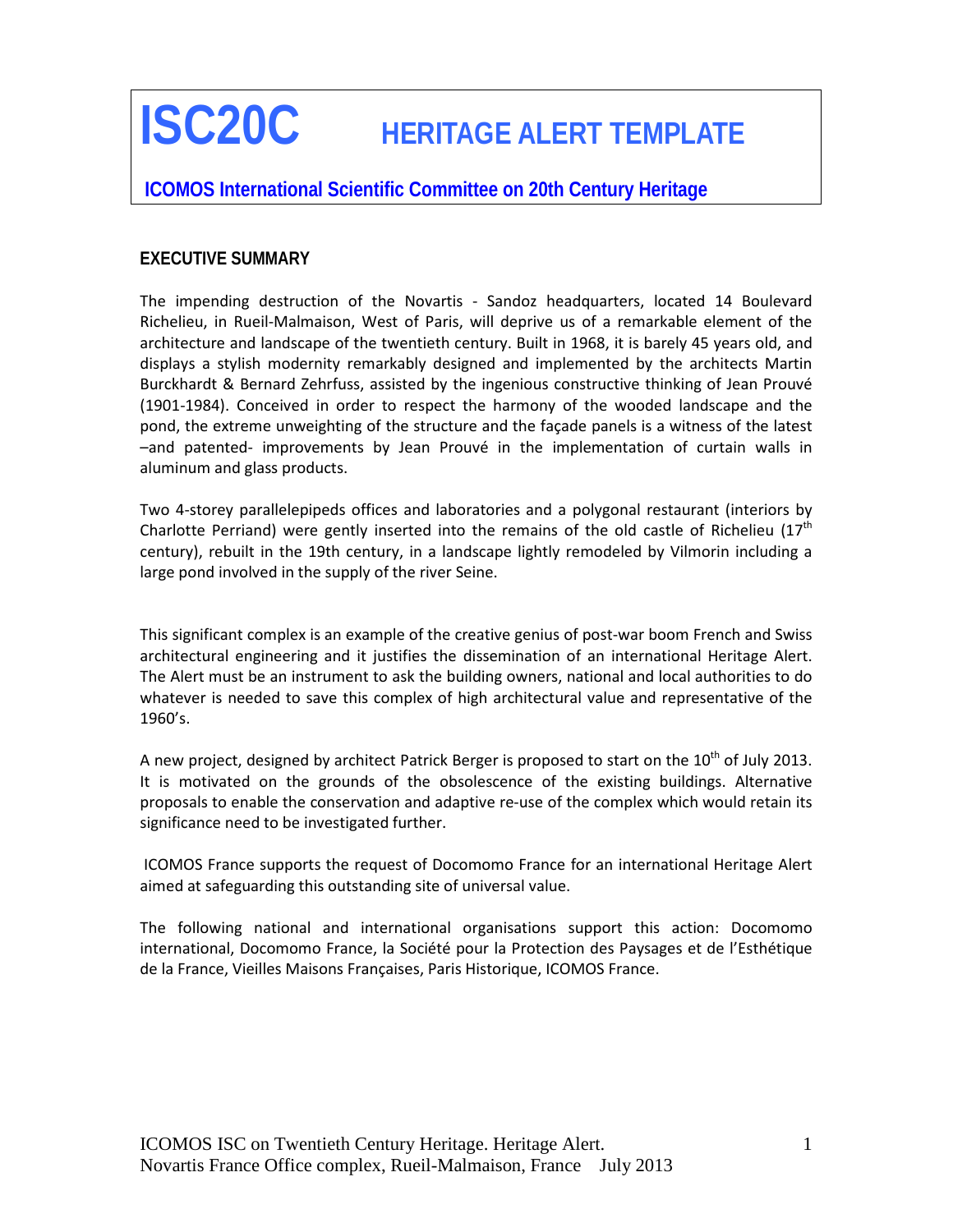

Site overview with pond. *DR (droits réservés). Fonds Zehrfuss. Académie d'architecture/Cité de l'architecture et du patrimoine/Archives d'architecture du XXe siècle*

# **1.0 Identity of Building/Artifact/Object/Place**

# **1.1 Current Name and Original Name.**

Building's original name: Sandoz Headquarters and laboratories (Siège de la société Sandoz) Current Name: Novartis France Office complex

#### **1.2 Address/Location, Town, Country, Street**

14 boulevard de Richelieu 92500 Rueil-Malmaison **France** 

#### **1.3 Classification/ Type of Place**

Office building, office restaurant, park

# **1.4 Current Heritage Protection Status**

Located within a classified area in the field of Malmaison, this property was built in the former area of Richelieu Park, listed in the Inventory of Historical Sites (August 2, 1946). A statement on "Novartis Garden Address: 14 Boulevard Richelieu. Type: General Inventory of Cultural Heritage (prior documentation).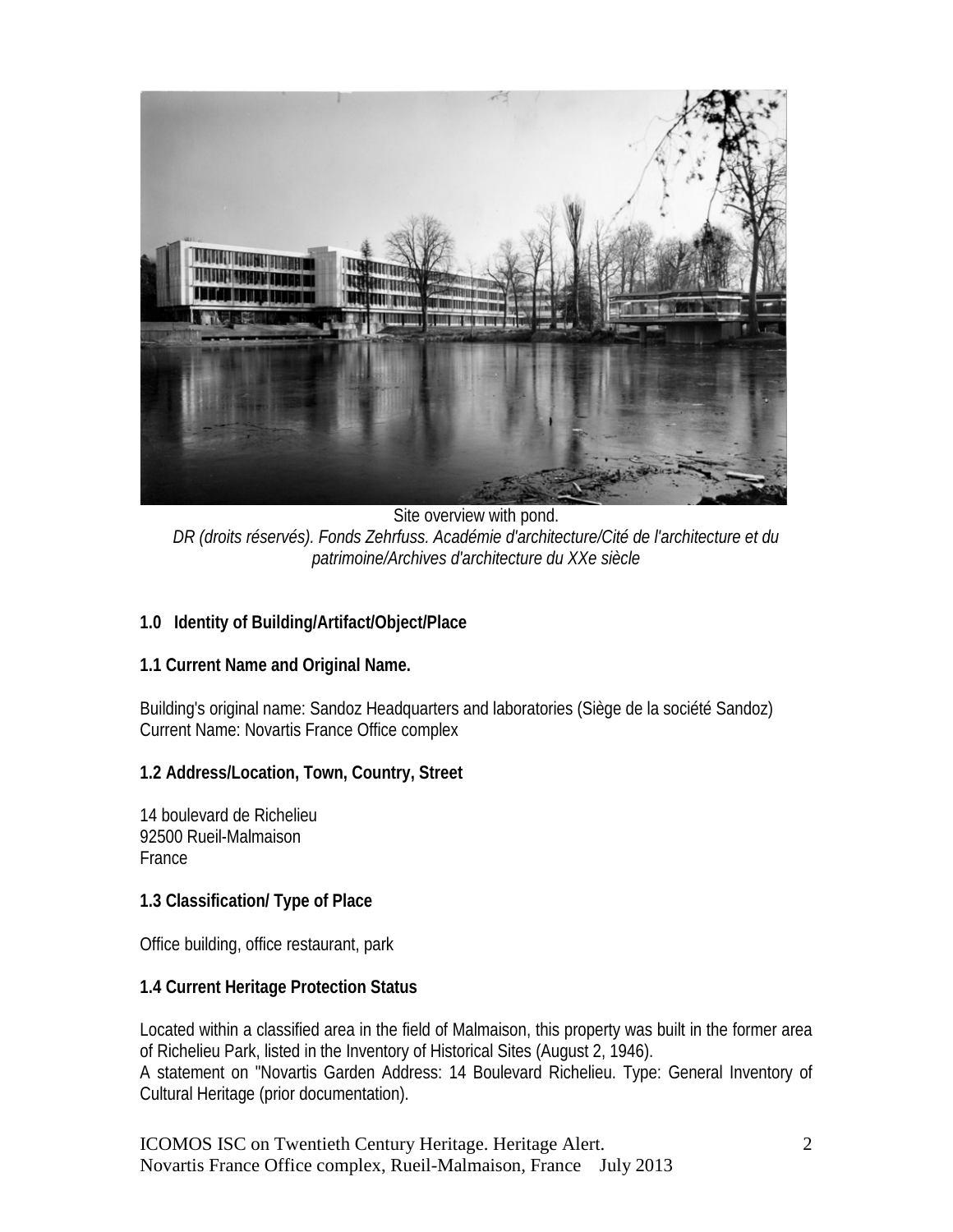Period: 2nd quarter of the 17th century & 20th century. Year of construction: 1633." Appears on the list of historic "jardins remarquables" - monuments and protected buildings in the city of Rueil. None of the buildings owned by Novartis can be altered or demolished without prior advice of the Architect of the Buildings in France.

# **2.0 Statement of Significance and History**

# **2.1 Statement of Significance**

#### 1 - Technical assessment

Summary of expertise of manufacturers and Zehrfuss Burckhardt in processing information, thinking about the frames of office buildings and structural options and landscape.

Zehrfuss wanted on the facade elements standardized enamelled sheet implemented according to a new industrial technology. This is the first building designed with metal facades without mastic seals. The panes are held by the lips of rubber and neoprene seals, according to a principle developed by Jean Prouvé with the metal joinery company CIMT, used for railway wagons. Prouvé had joined the department "building" in 1957. Werner Stutz indicated that the fronts had been designed under the supervision of Swiss companies already developing technologies very close and Martin Burckhardt adds: "The intervention of Mr. Prouvé was very impressive. After inspecting our proposals for metal facade, he took me aside to tell me that with regard to his person, there was nothing to add. I was very pleased, especially since the proposals were developed by specialists in Switzerland."

# 2- Social appreciation

"Practical and functional , to offer staff a pleasant working environment and to facilitate relations between business and government," according to the expectations of the sponsor, this complex shows the Tertiary evolution of life at the office in the late 1960s in relation to the definition of a new framework for what was considered modern and comfortable. The building opening coincides with the Grenelle Agreements that mark a change in working conditions.

# 3- Artistic and aesthetic appreciation

- This project demonstrates technical knowledge perfectly assimilated, while developing an aesthetic discourse on architecture and contextual notion of "invisible architecture" (theme from Zehrfuss with the building of patios of UNESCO or the museum Lyon. In 1962, when he signed his contract with Sandoz, the second building of UNESCO (1962-1965) was under construction. Soon after the delivery of Sandoz, he began studies of Gallo- Roman Lyon in the Fourvière, framing the Roman Odeon). Fruit of the shared thoughts of Zehrfuss and Burckhardt, this project is designed with facades by Jean Prouvé and, the interior is a synthesis of the talents and skills of a team of famous designers.

# 4 - Arguments for the canonic status (local, national, international)

This is the joint work of two architects of international stature. Bernard Zehrfuss (Premier Grand Prix de Rome and architects civilian buildings and the National Palace) is one of the architects of the CNIT and UNESCO. Parallel to the headquarters of Sandoz, he performs the extensions of the headquarters of UNESCO and of head offices and office buildings adapted to changing business and the world of work, a subject of Zehrfuss's research. Shortly before working on the headquarters of Sandoz, he realized the building patios IV of UNESCO and the allegiance due to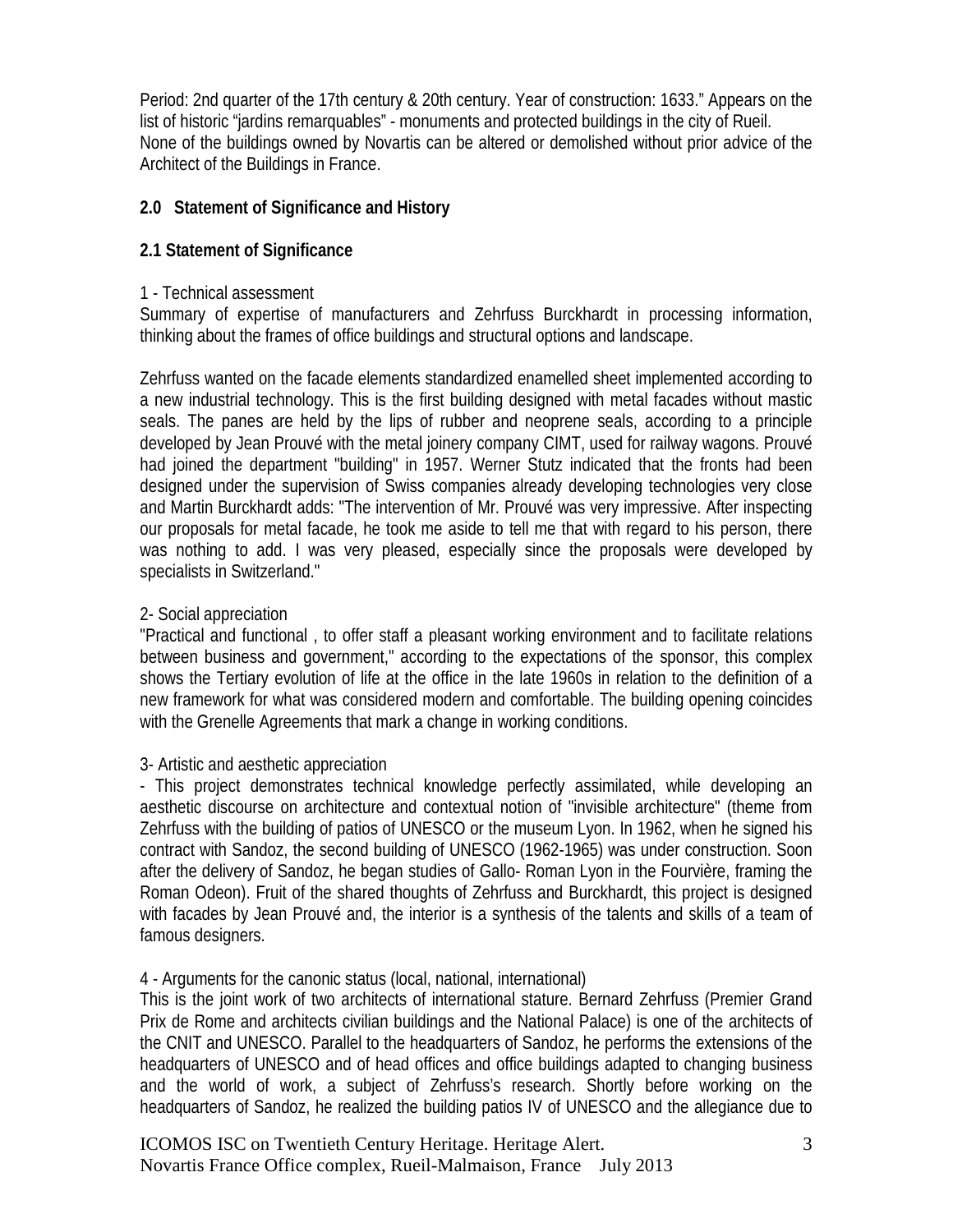landscape architectural design. His colleague Martin Burckhardt, co-founder of a large Swiss architecture firm, for its part, designed a number of industrial and tertiary buildings. In addition to their culture of rationalist architecture, they share other aesthetic values, which probably also adds to the respect they have for each other. Zehrfuss was Vice President of Space Group with Fernand Léger, Burckhardt Commissioner Art Basel.

-At a time when the tertiary and industrial architecture was a challenge, emphasised by the international architectural magazines, this site is representative of the architectural policy of Sandoz. Before applying to Burckhardt and Zehrfuss, the company had already entrusted the design of other buildings the architect Jean Tschumi. Attached to aesthetic values, the Sandoz family was also involved in the arts. In 1964, Marcel - Edouard Sandoz, sculptor and painter, son of the founder, created the Foundation and Edouard Marcel Sandoz.

Rueil is a remarkable example which combines international style architecture and rationalism in one area, in a subtle balance between the constraints and programmatic and urban development of a long abandoned historic site. More than a set piece, it is the creation of a place in a constrained site which through landscape intervention contributes more than a contemporary copy. The two architects removed an old fence to open the site to full view of passersby.

In a game of transparencies and reflections, the facades by Jean Prouvé play their role when the main building articulates the landscape axis and transverses to the pond and the restaurant with the functional axis parallel to the boulevard to the laboratories. The shaded façades punctuate the long glass and enameled iron, drawing vertical abstraction among the reeds.

This is an example of very subtle integration of contemporary architecture on a rare site with high heritage and landscape values, which is even more relevant as it also meets the constraints of height and location so determined by the urban regulations. The challenges of the site have really been captured by the two architects. This is the Domaine de Richelieu, with its ponds within an area classified at Malmaison in conjunction with the cascade of ponds that once fed the laundries of Versailles.

The horticulturist - geneticist Roger de Vilmorin was responsible for the park, a composition of low buildings left free by marrying the boulevard access. The pond dictates the fragmentation of the program into three entities (administrative building, laboratories and restaurant) and the three buildings are in tension in their relationship to the environment, being very meditative. As such they are not only a testimony of their time, but also a lesson in architecture for the creators of today (a good example in France of the successful transplantation of contemporary architecture in historically sensitive sites).

. Pierced by a plane, under the canopy entrance to the prospect of the restaurant. With its dining rooms over the pond, it is a small piece of architecture in its own right that blends into the environment with trees. It makes sense in its relationship with the main building and incorporates in its interior interventions by Charlotte Perriand.

Because of its architectural and landscape qualities, but also its modernity, this site has provided the framework for many films of François Truffaut such as *Domicile Conjugal*. Beyond the symbolic image of a head office for an innovative and dynamic company, we note that in this film by Francois Truffaut - who himself would have loved to be an architect - addresses the issue of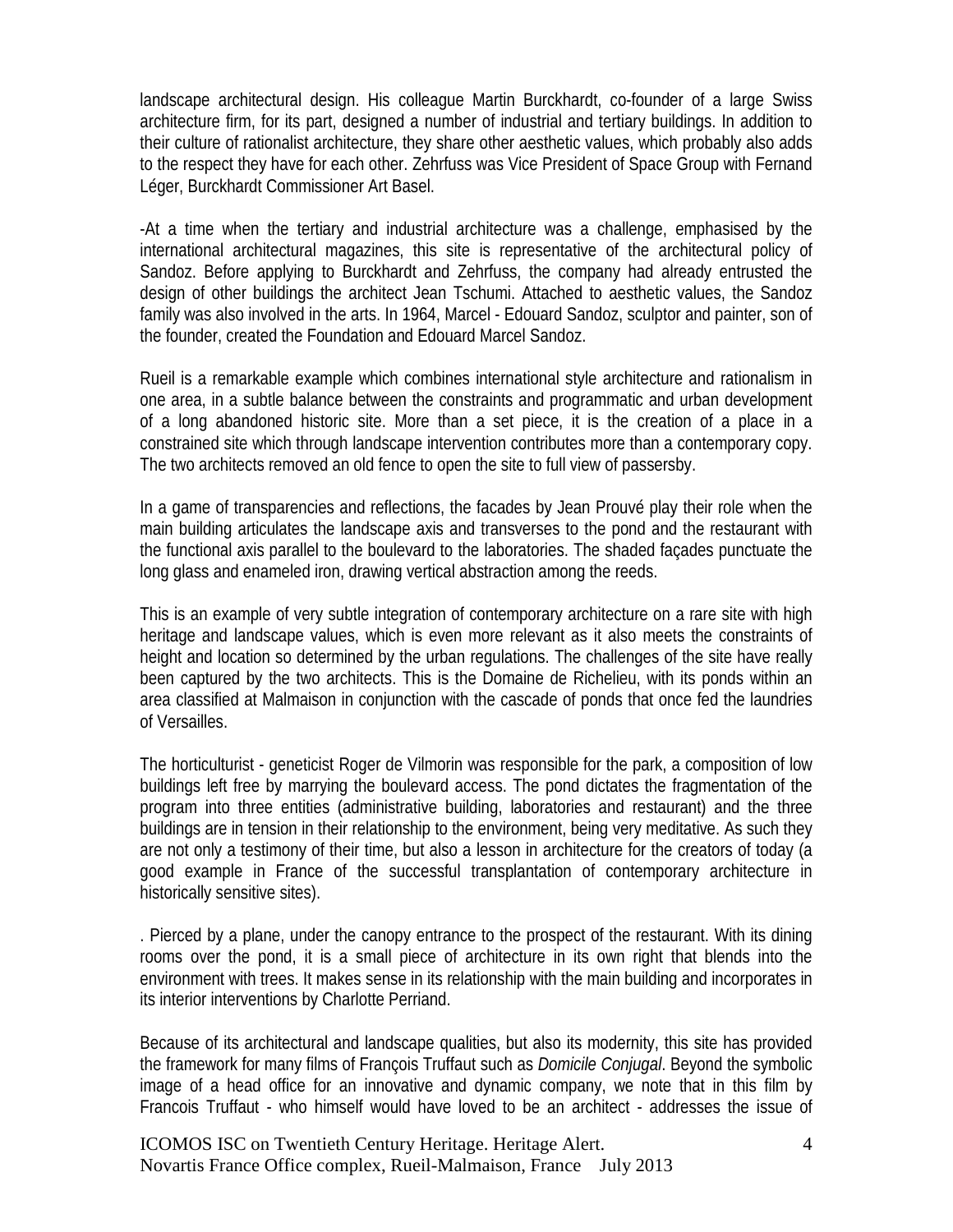aesthetic links between tradition and modernity, a concept appears to be a substantial value of the headquarters of Sandoz.

On a strictly local level, we measure also the ambition of achieving this without leaving Rueil-Malmaison, when compared to that of Ciba Geiegy site, built nearby at the same time, with a similar budget and a comparable area. Ciba - which merged with Sandoz in 1996 - then with its main competitor, too, is headquartered in Basel. Between 1961 and 1963, Ciba had asked the Swiss architect Denis Honegger (1907-1985) for its French headquarters, the Quai d'Orsay in the Seventh Arrondissement. As part of a turnkey operation, the company had acquired a property in Rueil built by Jean de Mailly. Strictly functional, these offices represent a form of standardization, which contrast with the talent and Zehrfuss and Burckhardt in the image of the complex of Sandoz.

# **2.2 History of Place**

When building the new French headquarters of Sandoz, a Basel–based pharmaceutical company of international renown- it was decided, that management expected a tertiary architecture at the forefront of modernity to echo the image of a prestigious company on a site that was a historically protected landscape.

This set of buildings responded to a request for 12,000 m2 of offices, laboratories, meeting rooms, a restaurant and a cafeteria. The selected site is the former estate of the Richelieu park. (Before choosing the Versailles area, dating from the early seventeenth century, it was the place where Louis XIVth aka Le Roi Soleil" decided to build his residence. Richelieu began to erect a castle with cellars, triumphal arches and ponds. When Sandoz bought the property, there were only a few ponds left as well as remains of the more recent past, such as the artisan workshop where Georges Claude invented liquid air in 1902. His property had been confiscated after the Liberation and the property was then sold to Sandoz.) In order to respect height constraints and preserve the harmony of the wooded area, a rather low building  $(R + 3)$  was installed around a large pond, and built upon a two level basement partially submerged. So were a restaurant and an auditorium. The site chosen in the cascade of ponds that fed the laundries of Versailles required that the pond be drained and temporary pipes installed during the time of the construction.

Being cramped in their Paris headquarters, located the Rue de Metz, Sandoz, a pharmaceutical company of international repute, decided to build new headquarters. As the head of a cutting edge company, and very careful about its image, the Sandoz family believed that modern architecture would best serve the project. Jean Tschumi (1904-1962) had designed the Sandoz laboratories in Orleans (1949-1953). As for Martin Burckhardt, he had achieved the Basel headquarters before he worked in Rueil.

When Jean Tschumi died in 1962, M. Landolt, President of the French branch of Sandoz and stepson of the founder, launched the idea of new headquarters in the Paris region. As the former headquarters responded poorly to flourishing economic perspectives of the time, he wanted new "prestigious, easy, practical and functional headquarters, both to provide staff with a pleasant working environment and to facilitate the relations between the company and administration. "Easily accessible, the western suburb was selected for the virtues of this land in a deserted park of four hectares close to the Mount-Valerian.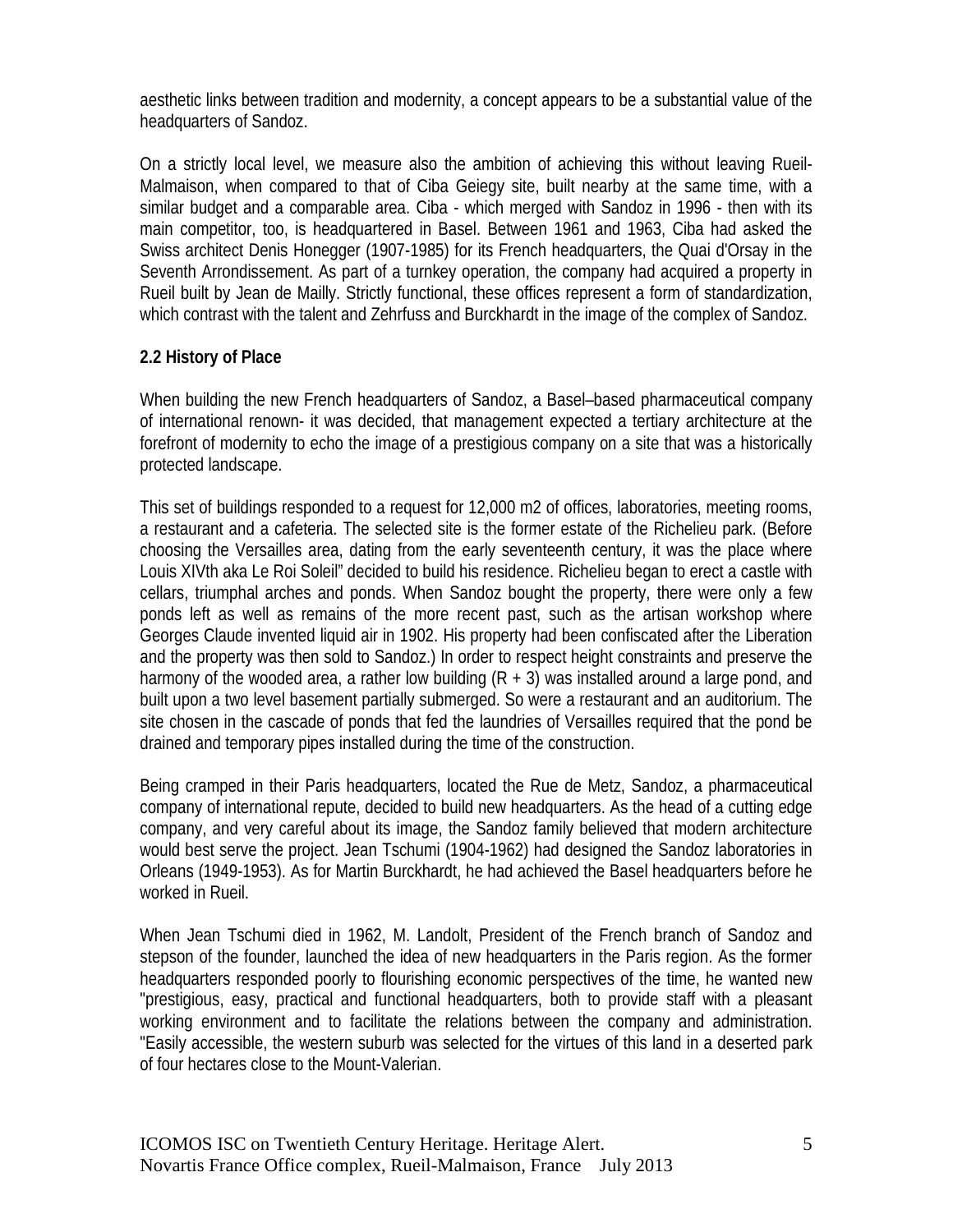André Geyser, Chief Financial Officer assisted by his young assistant, Jean-Bertrand Drummen, held the responsibility for project management. In 1961, Sandoz bought back the shares of SCI Domain Richelieu despite the known constraints of a listed land: the land was reputed to be unsuitable for any construction. "Management has agreed yet to obtain all necessary approvals, knowing that they also had to convince the Development Committee of the Paris region and Datar who wanted the company to leave Paris and go to the province," said Jean-Bertrand Drummen during an interview in December 2002. On the basis of a program written by an organizational consultant, Sandoz engaged the services of two architects at a very early stage. This time, Martin Burkhardt would be associated with Zehrfuss because the company wanted the intervention of "a first class architect, able to make this operation a prestigious project and facilitate the administrative permit process." Zehrfuss was also a Chief Architect of Civilian Buildings and National Palaces could only make things easier, and it is true that it turned out Marcel Pourtou, the Mayor of Rueil, did not raise any objection to the project. While a wall used to circle the old property, the idea of open, transparent, fence-less headquarters designed by the two architects came through, and opening the view over the park proved very successful.

The contract signed on 1 October 1962 described how the different tasks were allocated:

-Buckhardt was in charge of the draft of the project, of the final version of the project, of the implementation plans, the general direction of implementation, verification and collaboration in monitoring the progress made;

- Zehrfuss was to assist him in the preparation of the project, specifications (film processing and testing), he was in charge of the quotations (measurements, control), the conduct and supervision of works (including the preparation of proposals for payments to contractors and settlement of accounts) as well as assistance to André Geyser regarding administrative issues. According to this logic, Buckhardt's fees amounted to 4.7% and Zehrfuss's 2%.

The two architects did not know each other, but, as confirmed by Martin Burckhardt himself, Jean-Bertrand Drummen and Werner Stutz, they would work in perfect harmony. Highly complementary, they shared the same poetic vision. Burckhardt also added an artistic touch and an Helvetic approach to the environment; Zehrfuss was known for his sensitivity and a great taste for innovation.

Being more senior, and also the second to be called upon, Zehrfuss complemented the work of the Swiss architect rather than interfering with totally different ideas. He played this difficult role in a very elegant manner, worthy of a gentleman and at the same time, he was an architect of high class, "says Martín Burckhardt.

Bernard Zehrfuss rigorously selected companies including Thinet, general contractor, to be responsible for structural work. A joint office was installed on site. Most of the plans were under the responsibility of the Burckhardt agency, where Claude Bourgain a former employee of Zehrfuss, coordinated the project. "Very attentive and very open, Zehrfuss was a charming man and conveyed a great humanity, recalls Werner Stutz today. We used to meet during site meetings because I was involved in studying laboratories buildings myself. Zehrufuss showed a strong presence on the project, he always brought ideas to enrich the concept and the architectural consistency of the project. "He would also work on developing technical solutions, and Marcel Faure, head of his agency, would control the facades lot with Jean Prouvé.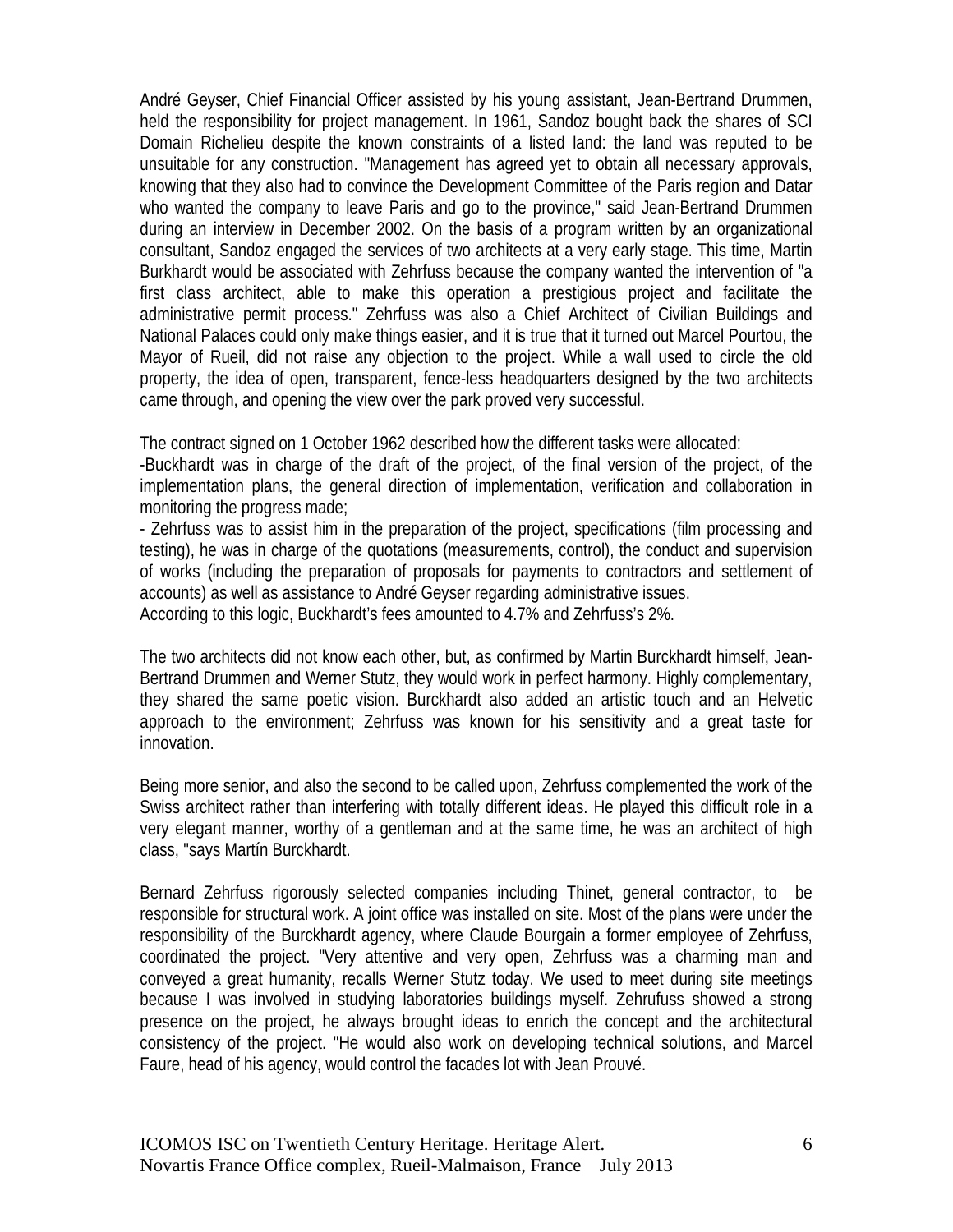Jean-Bertrand Drummen provides further insight and recalls Zehrfuss as a "very distinguished" man, "calm, refined, but with a lot of charisma!". "He had his vision and knew how to share it, sometimes drawing on a piece of tracing paper an element which would give a decisive turn to the project, just like when he designed the porch roof on the front entrance or on the restaurant. This restaurant was a key element as we decided to locate it off of other functions to avoid any smell of food in the commercial premises."

As any architect keen to innovate, Zehrfuss took very seriously his role of client advisor. He would invite sponsors to visit modern headquarters, such as Bouygues' Decaux's, showing his taste for this type of programmes "The important thing for us was to have nice offices, we were glad to make the visits with him, adds Jean-Bertrand Drummen. At the time, the first plan offices appeared but we did not make this choice, except for the accounting department, because we preferred airconditioned cellular offices. Rare at the time, the air conditioning was necessary here because of the glass and metal enamel of the facades." This option also enabled architects to locate the archive department and the meeting rooms at the heart of the building, in rooms without windows but artificially ventilated, contributing to making the most of space.

It is in perfect harmony that the two architects of international stature worked together between 1965 and 1968 to meet the constraints of the site punctuated by ponds, to set up a composition of low buildings leaving the park open by following the access boulevard. The main pond dictated the fragmentation of the program into three entities. In a game of transparencies and reflections, the main building articulated the axis towards the restaurant landscape and a functional axis towards the laboratories. We must now admit that these very constraints due to the location of the project in a rare site, are at the origin of the remarkable series we admire today.

# **2.3 Date of Original Project/ Date of Competition**

Project launching: 1962 Studies and production: 1965-1968

# **2.4 Architect/ Designers**

Architects: Martin Burckhardt, Bernard-Henri Zehrfuss,

Other architects involved: Charlotte Perriand contributed to the interior of the restaurant and the auditorium.

Decurtins was the representative of the Basel-based architects Burckhardt agency on the site of Rueil and Bourgain, the project manager was a former colleague of Zehrfuss', and Werner Stutz, was a young assistant to Burckhardt. Marcel Faure, head of the agency worked on the finalisation of the project, along with Jean Prouvé and finally Maria Deroche worked on the interior offices.

Engineers:

Jean Prouvé (façades/ curtain walls). Zehrfuss who had worked with Jean Prouvé in the past, asked him to work on the facades of the office building and laboratories. These façades illustrated an innovative industrial technology for metal facades without mastic seals. This was their first architectural implementation after Prouvé earlier developed this technique for the National Railway Company (SNCF).

Spillmann, Gregory (engineer B.A.)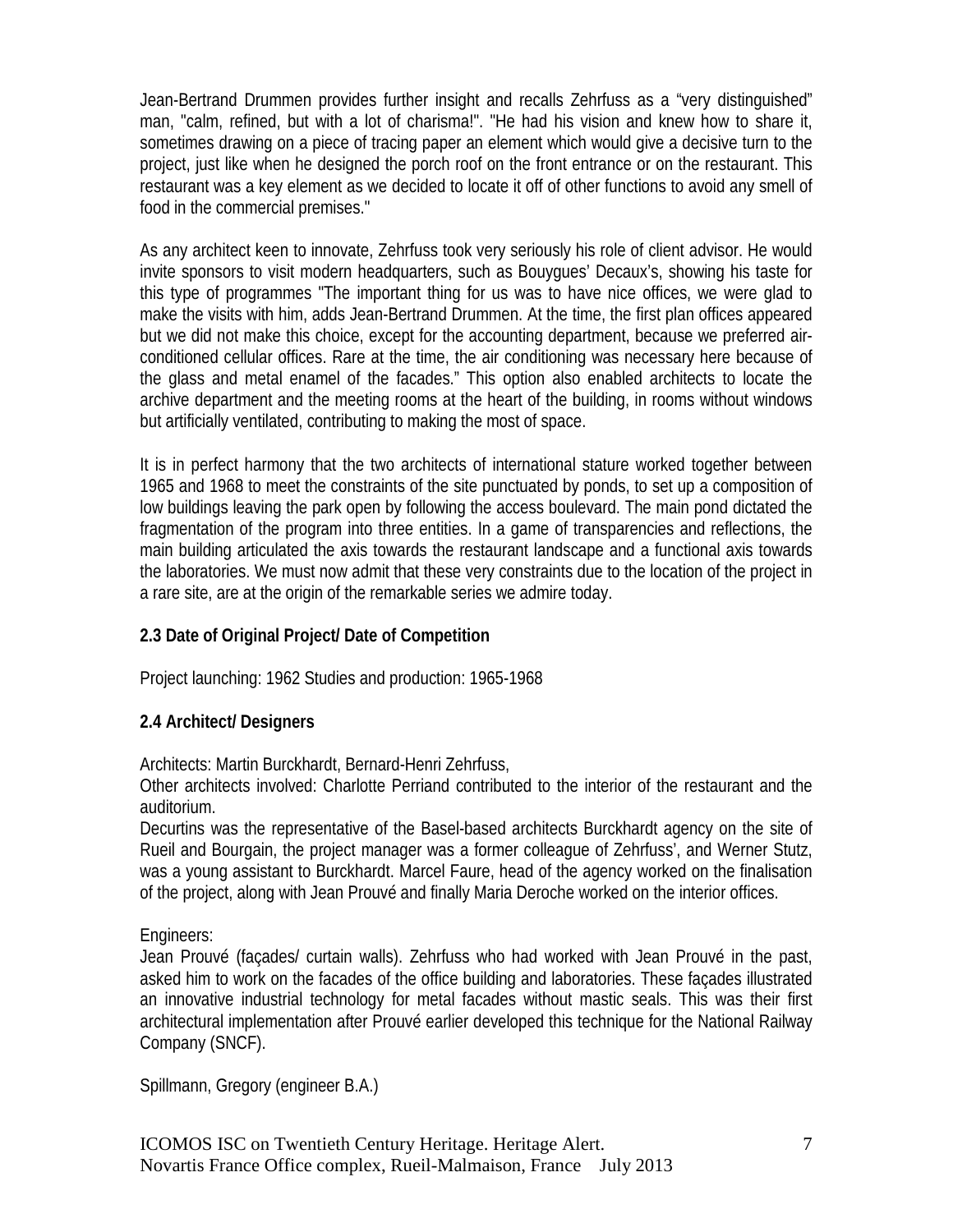Horticulturist and landscape: Roger de Vilmorin

# **2.5 If Architect Designers are Still Living Provide Address, Country of Birth, and Contact Information**

No

# **2.6 Original and Current Use of Building/Place**

Original use: Office building. Still used as such today.

# **2.7 Changes, Additions**

Regularly serviced and well maintained, this complex has been extended carefully by Werner Stutz, who had been an architect of the team during the initial Burckhardt design era. The administrative building and the restaurant so representative of twentieth century architecture, and in perfect agreement with the site context, therefore deserve to be protected as historical monuments: the relationship between the administration building and the restaurant is essential as well as the views from outside the site.

# **2.8 Current Condition**

Buildings' condition: regularly serviced and well maintained, the three buildings are in good condition and still actively in business. The Prouvé facades, the spiral staircase and the entrance canopy drilled by a plane tree is completely preserved along with the spirit of the original developments in the main building.

There are little remaining signs of Charlotte Perriand's intervention in the restaurant and the auditorium buildings.

# **2.9 Original Design Intent**

The original intent was to create a global work in which the built fabric and the landscape would merge, and which would be a pleasant working environment. The site included laboratories, offices and a restaurant. It was also intended to experiment with new technologies in architecture, as one of Jean Prouvé's last patterns was used on this building.

# **3.0 Description (History and Technology)**

# 3.1 Physical Description

Located in the center of Rueil-Malmaison in the classified area in the field of Malmaison and the former estate of Richelieu park, listed in the Inventory of Historical Monuments, these buildings were designed to host an administrative department, a laboratory and social facilities including a restaurant The 12,000 m2 premises were split into three buildings facing the boulevard de Richelieu, the adjacent street and the park. In this park of 37,500 m2, the choices made then were dictated by the need to incorporate the volumes of the buildings while keeping a maximum existing plantations and ponds. Respecting the constraints of height and harmony of the wooded area, a low (R + 3) building was built around a large pond, on two floors of basement partially immersed,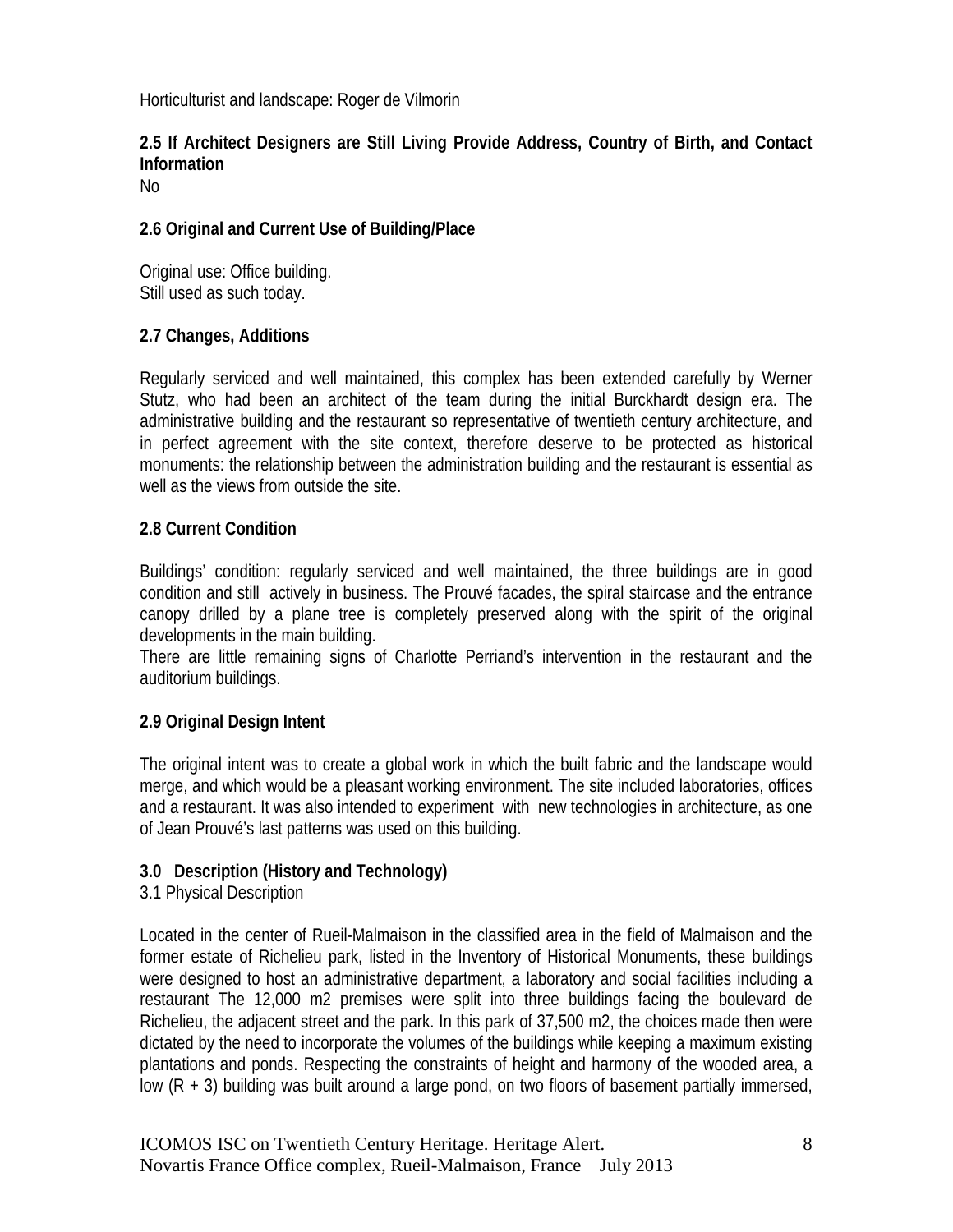as well as an auditorium. This resulted in three buildings differentiated by their architectural design and implementation.

The architects worked with all the constraints attached to the ground to provide a successful illustration for the inclusion of contemporary architecture in a historically protected site.

Combining steel, enameled metal and glass, the main building offered four floors of offices (425 people) in two basements (control local, garage and service station). The transparency of its lobby highlighted the framing values towards the park and the pond. Longitudinally shaped, it was designed to allow the office space to be sub divisible with movable partitions and still enjoy natural light. This building is connected to the laboratory on the ground floor and basement premises partially lit by atriums. Characterized by its facades almost blind, the laboratory building is along the street perpendicular to the boulevard. On the other side of the water, the "social facilities" building is a small piece of architecture in its own right that blends among the trees in the park with its concrete trunks. In the basement, the building hosted an auditorium, a conference room and a kitchen. In connection with the lobby there was the cafeteria, and, on the first floor, two dining rooms (for the staff and the management) and another kitchen room.

From the outset, the topography around the pond suggested to the architects the breakdown of the program into three separate structures. Housing the lobby and administrative functions, the main building, limited in height, stretches to the east on the boulevard. Under the vegetation, an underground link connects perpendicularly to the building of laboratories. With their glass and metal facades and repetitive frames, these two buildings grow their relationship in contrast to the restaurant- a puzzle of hexagons in glass and concrete - which formally stands out. At the edge of pond, the two dining rooms for staff and management and a conference room combine. This in itself is a small piece of architecture that redirects the composition and changes the direction of the project. Connected to the main building with a crawl space under water, this organic component seeks transparency in the trees. The tension between these two architectures highlights the landscape of the park, where the presence of a small bridge Romantic "in Giverny" could incite pastiche if the designers were less sophisticated. As to evoke the memory of a historic site mutilated and long neglected, it was necessary for completing the project architects aware of all these issues.

The fragmentation of the program across interconnected multiple volumes contributes to the landscape dimension and architectural harmony.. The main building articulates both directions of an overall composition. The first landscape is focused on the restaurant, the second most functional in relation to the laboratories. Upon entry, an awning drilled by a plane directs the eye to the park across the hall, located at the bottom of the perspective of restaurant and dining room overhanging on the pond. Ground treatment emphasizes that sequence. A washed concrete pavement, complete with a pool, the lobby extends the terrace before descending gently toward the water, while covering the underground car park to the edge of the field. The simple lines, the balance of volumes and materials accompanying the leisure promenade. The administration building facing the boulevard is a link to the city.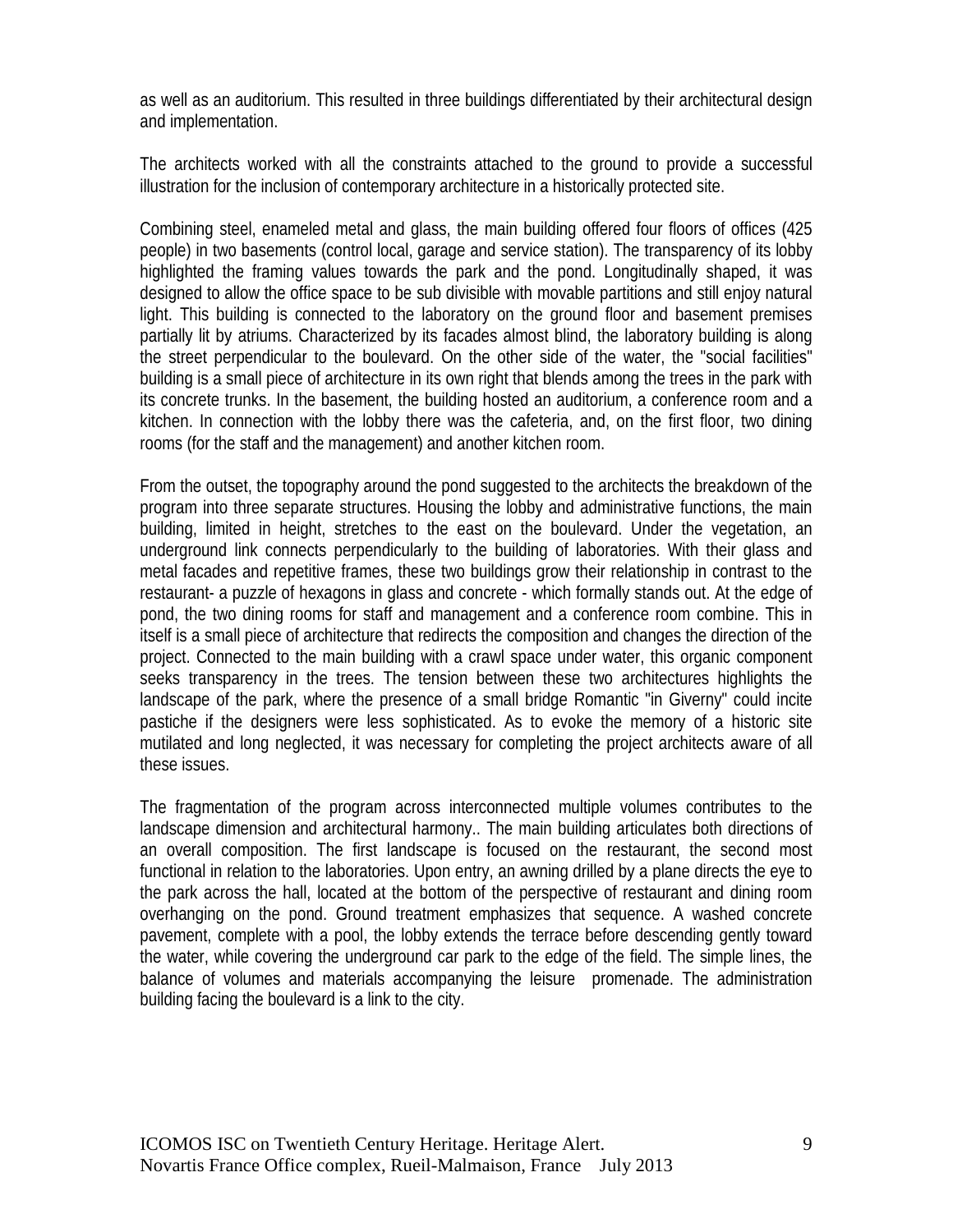

Restaurant *DR (droits réservés). Fonds Zehrfuss. Académie d'architecture/Cité de l'architecture et du patrimoine/Archives d'architecture du XXe siècle*

Perpendicular to the landscape, the functional axis develops opposite the boulevard Richelieu and the pond.The sunscreens along the long facades of glass and enameled sheet draw vertical abstraction among the reeds, and are reflected in the water.

The north wing is a little inclined to conform to the topography. The building is designed on a 7.20 m metal frame with steel concrete composite floors. The supporting pillars are formed of steel profiles. With the shading of the facades, their slats and gear-cutting, vibrates in the light.

The structure of the restaurant consists of nine 'mushrooms' of concrete, supporting six hexagonal tiles juxtaposed on one level around a central area that houses large bays and narrow surrounding frames. Bare concrete elements, zinc, transom windows and radiator band all contribute to the ambiance of a place for which Charlotte Perriand had been given an order for furniture.

# **3.2 Construction System Used**

The building is designed on a 7.20 m metal frame with steel concrete composite floors. The supporting pillars are formed of steel profiles. With the shading of the facades, their slats and gearcutting, it vibrates in the light.

This is the first building designed with metal facades without mastic seals. The panes are held by the lips of rubber and neoprene seals, according to a principle developed by Prouvé with the metal joinery company CIMT used for railway wagons.

Conceived in order to respect the harmony of the wooded landscape and the pond, the extreme unweighting of the structure and the façade panels is a witness of the latest –and patentedimprovements by Jean Prouvé in the implementation of curtain walls in aluminum and glass products.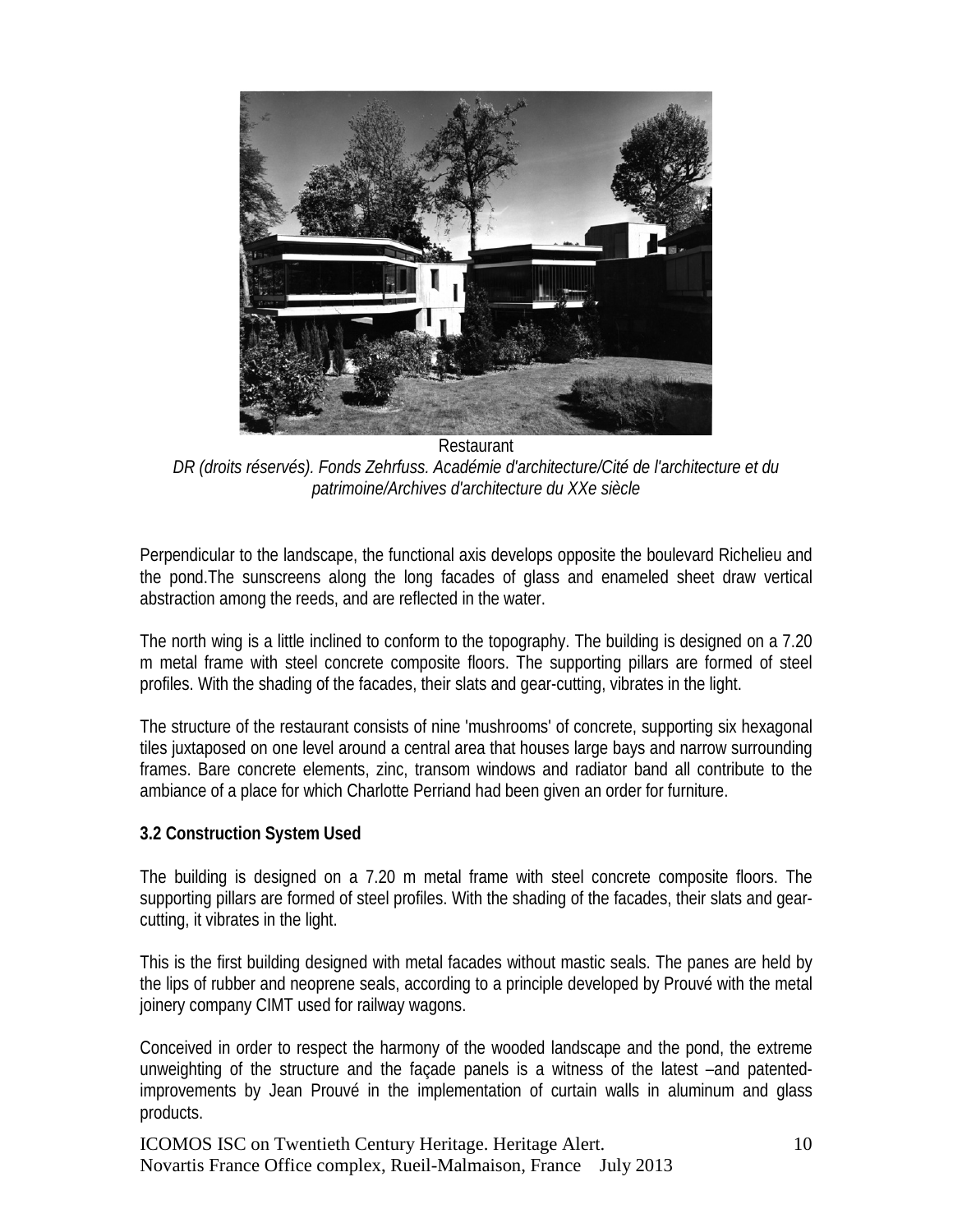# **3.3 Context/Setting**



*DR (droits réservés). Fonds Zehrfuss. Académie d'architecture/Cité de l'architecture et du patrimoine/Archives d'architecture du XXe siècle*

Located in the center of Rueil-Malmaison in the classified area in the field of Malmaison and the former estate of Richelieu park, listed in the Inventory of Historical Monuments, this buildings were designed to host an administrative department, a laboratory and social facilities including a restaurant The 12,000 m2 premises were split into three buildings facing the boulevard de Richelieu, the adjacent street and the park. In this park of 37,500 m2, the choices made then were dictated by the need to incorporate the volumes of the buildings while keeping a maximum existing plantations and ponds. Respecting the constraints of height and harmony of the wooded area, a low  $(R + 3)$  building was built around a large pond, on two floors of basement partially immersed, as well as an auditorium. This resulted in three buildings differentiated by their architectural design and implementation.

# **3.4 Social and Cultural Context**

"Practical and functional, to offer staff a pleasant working environment and to facilitate relations between business and government," according to the expectations of the sponsor, this complex shows the Tertiary evolution of life at the office late 60s in relation to the definition of a new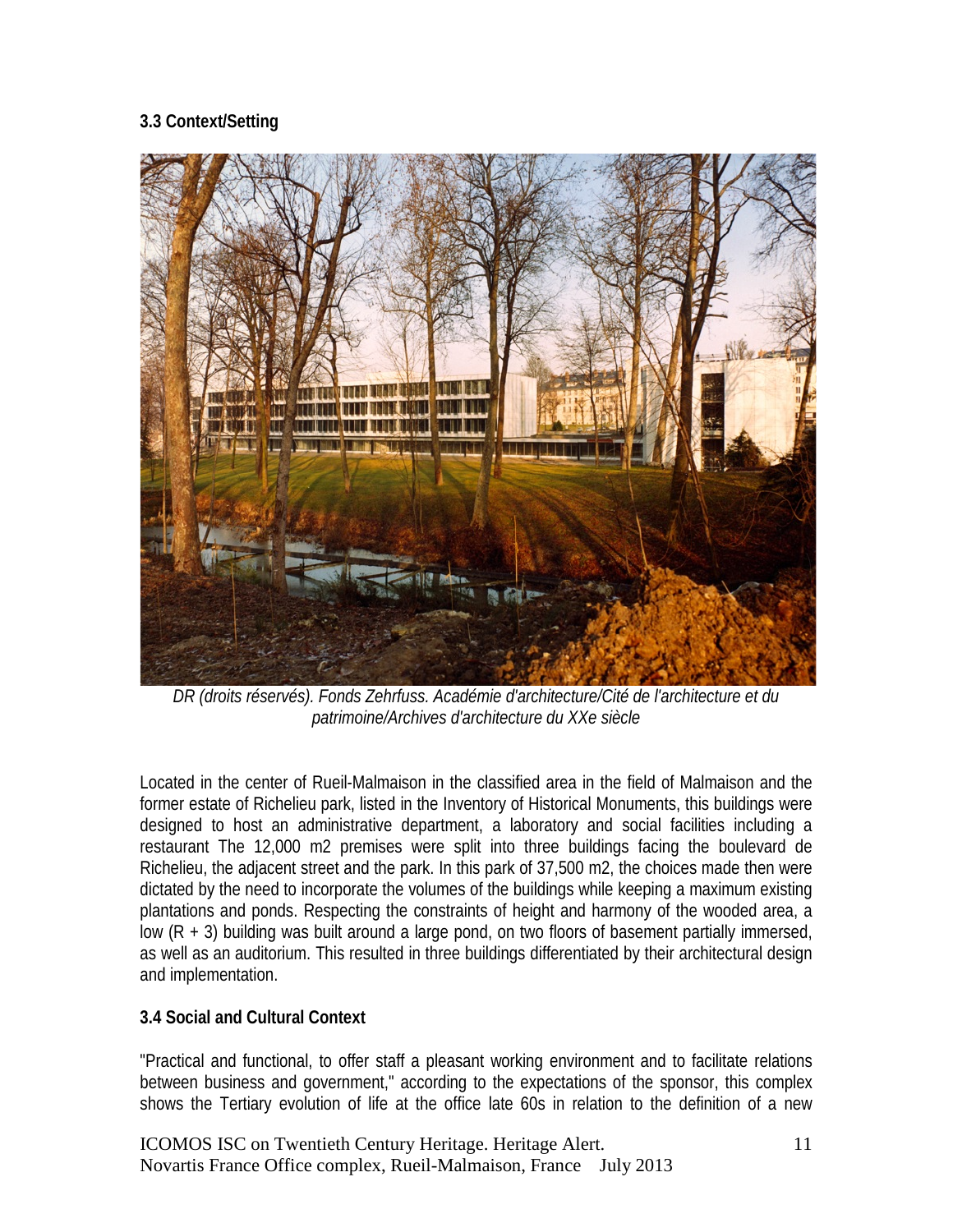framework for modern and comfortable. The opening coincides with the Grenelle Agreements on labour law that mark a change in working conditions.

# **3.5 Materials/Fabric/Form/Function**

Respecting the constraints of height and harmony of the wooded area, a low  $(R + 3)$  building was built around a large pond, on two floors of basement partially underground, as well as an auditorium. This resulted in three buildings differentiated by their architectural design and implementation.

Combining steel, enameled metal and glass, the main building offered four floors of offices (425 people) in two basements (control local, garage and service station).

# **3.6 Aesthetic Value**



Entrance lobby *DR (droits réservés). Fonds Zehrfuss. Académie d'architecture/Cité de l'architecture et du patrimoine/Archives d'architecture du XXe siècle*

This ensemble involves perfectly assimilated technical knowledge, while developing an aesthetic discourse on architecture and contextual notion of "invisible architecture" (a theme from Zehrfuss also displayed in the UNESCO building patios or the Gallo-Roman museum in Lyon).

In a game of transparencies and reflections, the facades studied by Jean Prouvé play their role when the main building articulates the landscape axis that transverse to the pond and the restaurant and the functional axis parallel to the boulevard to the laboratories. The shading façades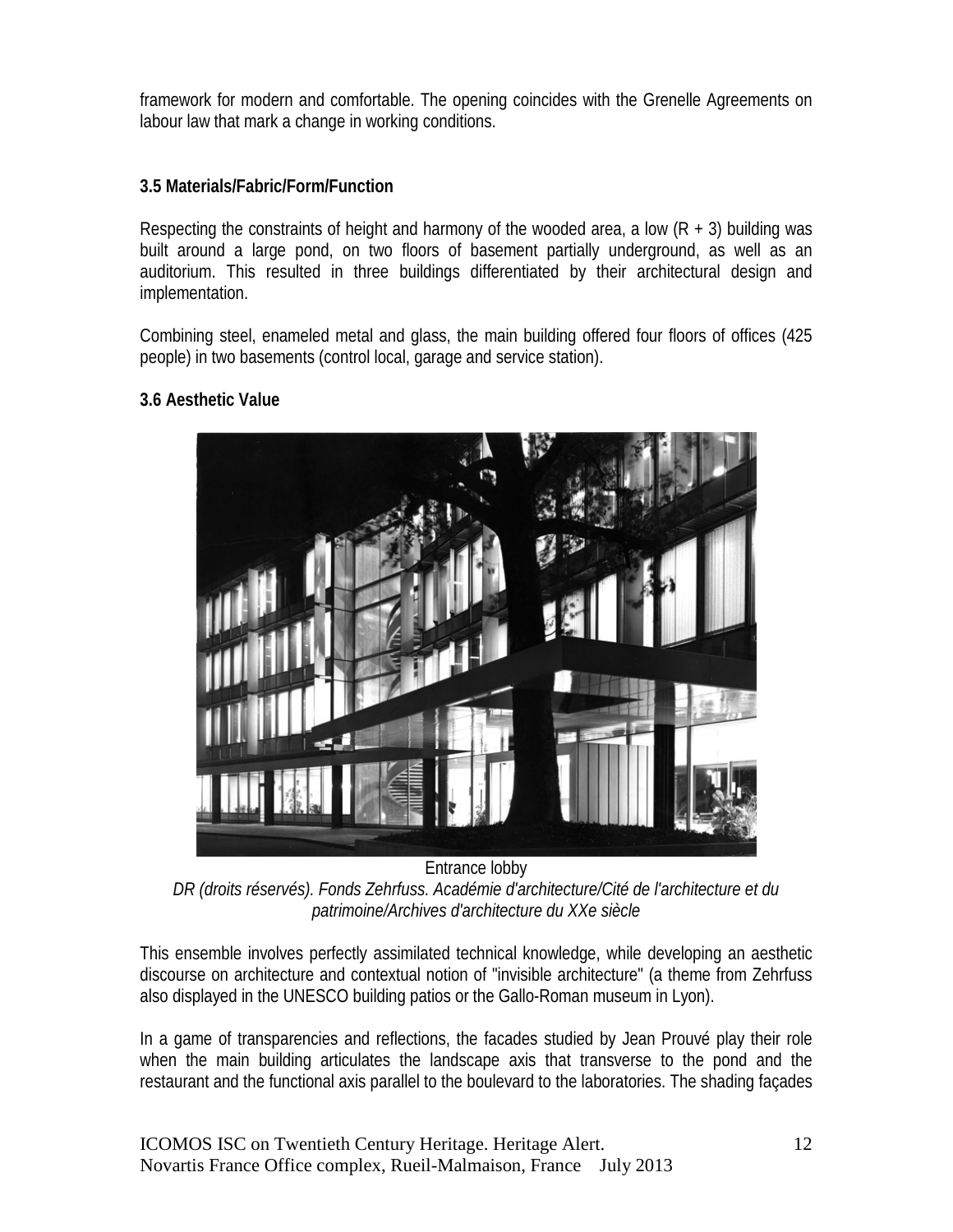punctuate the long glass and enameled iron, drawing vertical abstract among the reeds and thus turning the pond into a natural mirror.

This is an example of a very subtle integration of contemporary architecture in a rare site with high heritage and landscape value. Such examples careful integration of contemporary architecture into sensitive sites are actually lacking today among current architects.

# **4.0 Source of Alert**

This case was engaged by Docomomo France (Agnès Cailliau) who asked for the support of ICOMOS France to build an international alert through the ICOMOS ISC20 Heritage Alert process.

# **4.1 References, Contacts**

# **Contact persons:**

Christiane Schmuckle-Mollard, ICOMOS France board, ISC20C voting member for France (csmollar@gmail.com)

Agnès Cailliau, President of Docomomo France [\(agnes.cailliau@wanadoo.fr\)](mailto:agnes.cailliau@wanadoo.fr) Laurence Dronne, Docomomo France Secretary General [\(laurence-dronne@wanadoo.fr\)](mailto:laurence-dronne@wanadoo.fr)

Christine Desmoulins, Architecture critic (bcd.desmoulin@wanadoo.fr)

# **References and sources for documentation:**

-Pictures, photos and work site plans. Réception PC / Fund Zehrfuss Architecture Academy / CAPA Archives of the twentieth century. Boxes 55 / 68 and 74.

- October 1, 1962 contract between the real estate company of Domaine de Richelieu, represented by Mr. Y. Dunant and A. Geyser, attorneys, and architects Burckhardt Architects SIA, Oberer Heuberg 16 in Basel, and Bernard Zehrfuss, architect - 9, rue Arsene Houssaye, in Paris. Zehrfuss Fund. AA/CAPA/Archives/B2.

Bernard-autobiographical manuscript Zehrfuss, Fund Zehrfuss Academy of Architecture / CAPA Archives of the twentieth century

-Some documents are available to the agency headed by Werner Stutz 17 rue Félicien David 75016 PARIS.

Tel: 01 45 24 40 83. While working on this project, he gave Novartis original documents, notably the

façades plans of Prouvé. He stayed in touch with Mr. Geyser, Chief Financial Officer of Sandoz France at the time of construction of the original buildings. His deputy at the time was Jean-Bertrand Drummen.

- Apparently, other archives are still available at the City House of Rueil Malmaison.

-It is possible that other archives are not necessarily inventoried in the fund Burckhardt in Switzerland.

# **4.2 Groups Supporting Alert and/or Nomination, Contacts**

The following organisations support the initiative:

Docomomo international (docomomo@miesbcn.com), Docomomo France (agnes.cailliau@wanadoo.fr)

la Société pour la Protection des Paysages et de l'Esthétique de la France (SPPEF) [\(contact@sppef.org\)](mailto:contact@sppef.org),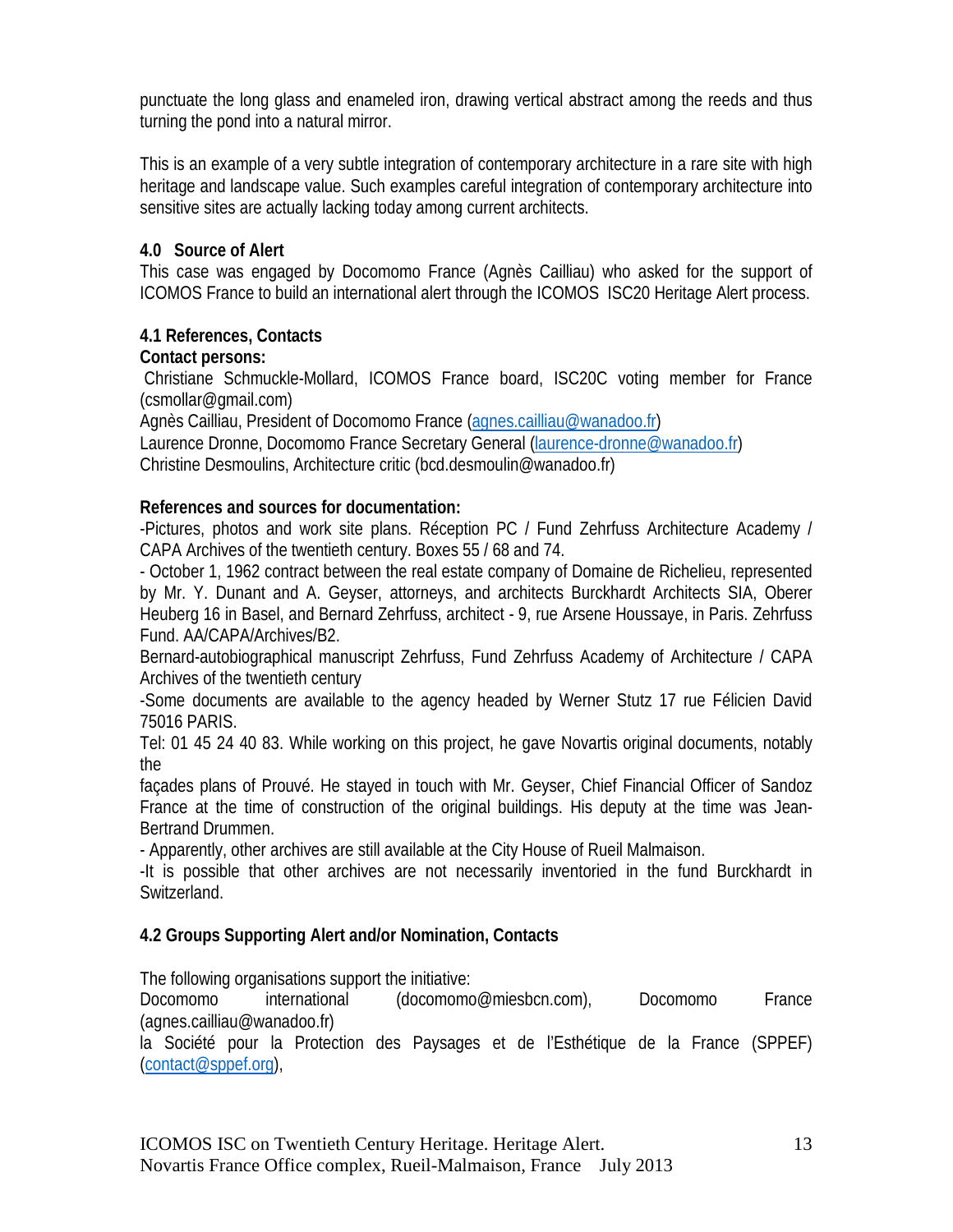Vieilles Maisons Françaises [\(contact@vmfpatrimoine.org/](mailto:contact@vmfpatrimoine.org/) +33 1 40 62 61 71), Paris Historique [\(contact@paris-historique.org\)](mailto:contact@paris-historique.org),

ICOMOS France [\(i.palmi@icomosfrance.fr\)](mailto:i.palmi@icomosfrance.fr),

ICOMOS international (gaia.jungeblodt@icomos.org)

# **4.3 Groups Potentially Against Alert Action**

The City Council and Mayor of Rueil-Malmaison (Patrick Ollier), and the Novartis company (Joseph Jimenez, Novartis CEO, Patrice Zagame, Novartis France Country Head), which are advocating for the demolition of the current building, may be against alert action as they support the demolition of the current building in order to build a new one.

The City wants the company to keep its headquarters in the city. If a compromise solution, including conservation of the current building can be found, chances are it would support an alternative design for conservation.

# **4.4 Local, Regional, International Significance Citations**

*« il s'agit d'un édifice remarquable, et dont l'intégration au site fut, fait rare à l'époque, très soignée par les concepteurs, ce dont témoigne de manière frappante l'auvent du hall qui est traversé par un arbre ancien. »*

*(it is a remarkable building, the integration of which to the site was taken much care by its designers – something rare at that time. The integration of an old tree into the lobby awning is testimony to this.)*

Alexandre Gady, Art Historian, President of the Society for Protection of France's Landscapes and **Aesthetics** 

# **4.5 Letters of Support, Newspaper Articles, etc.**

Support letter by Adrien Fainsilber, Architect, Grand Prix National d'Architecture 1986 Support letter by Wessel de Jonge, Founder of DOCOMOMO signed by (among others):

- Rudy Ricciotti, Architect, Grand Prix National d'Architecture 2006
- Marc Barani, Architect, Grand Prix National d'Architecture 2012
- Anne Lacaton, Lacaton & Vassal, Grand Prix National d'Architecture 2008

La SPPEF se bat pour défendre le siège de Sanofi-Avantis à Rueil-Malmaison (92), Alexandre Gady, President of the Society for Protection of France's Landscapes and Aesthetics, September 2012 <http://www.sppef.fr/tag/novartis/>

*L'immeuble Sandoz menacé de démolition*, [CAILLE Jean-François](http://alexandrie.pavillon-arsenal.com/ListDocument.php?line_0%5bvalue%5d=584306&line_0%5bfield%5d=auteur&typerec=Index) in [AMC-Le Moniteur](http://alexandrie.pavillon-arsenal.com/ListDocument.php?line_0%5bvalue%5d=763319&line_0%5bfield%5d=reference&typerec=Index)  [Architecture,](http://alexandrie.pavillon-arsenal.com/ListDocument.php?line_0%5bvalue%5d=763319&line_0%5bfield%5d=reference&typerec=Index) Mars 2011, N°205, p.16

*Soldes d'été du Patrimoine architectural du XXe siècle !,* Agnès Cailliau et Tatiana Kiseleva, in d'Architectures, 22 July 2012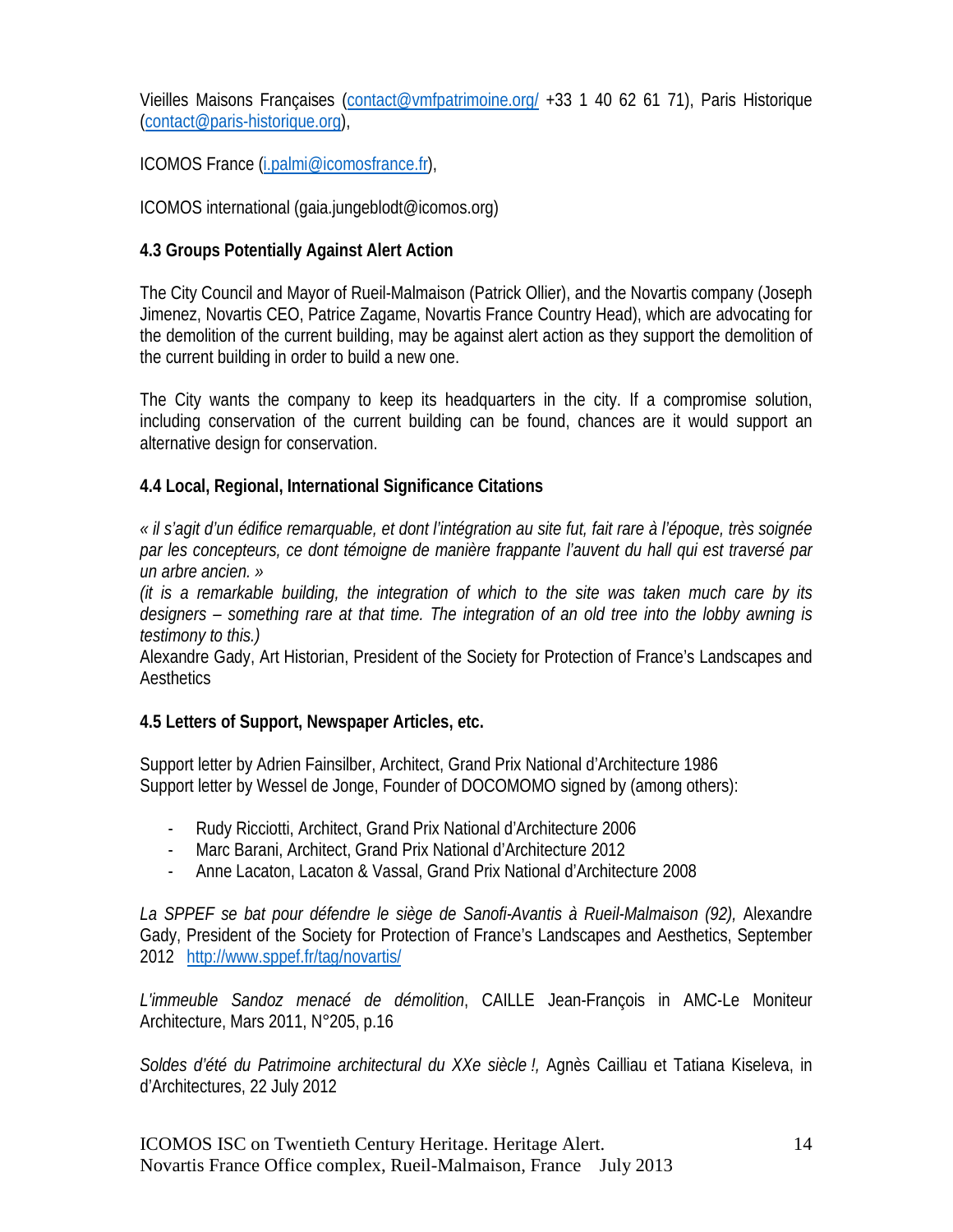ICOMOS France Héritage Alert statement 4 July 2013 Letter ICOMOS International to Ministry for Culture 9 July 2013

# **4.6 Publications that describe the Work/Place, Bibliography, etc.**

- In "Rueil-Malmaison, Sandoz," Techniques and Architectures 6, 31st series, March 1970, p. 34-40.
- In "Life as an architect," typescript autobiographical Bernard Zehrfuss. C. Archives Desmoulins, p. 124. And AA / CAPA.Archives Architecture of the twentieth century.

- Christine Desmoulins, Zehrfuss Bernard, co-published in Folio / Publishing Heritage Christine al. "Books architects," 2008, p. 192

- Desmoulins, Zehrfuss Bernard, a French architect (1911-1996). A figure of War boom, Ph.D., eds. François Loyer, Specialty: History of Architecture Laboratory: LADRHAUS, Ecole Nationale Supérieure d'Architecture de Versailles, 2008.

- BLASI Ivan, *Sandoz Headquarters - Office Complex Novartis*, *Rueil-Malmaison, 1962- 1968*.- DOCOMOMO Journal

#### **Other sources:**

- This building was mentioned on several occasions by Zehrfuss during radio shows, which have been kept amongst the archives of the INA or the Maison de la Radio.

- As it illustrated perfectly the modern iconic headquarters of prestigious companies, this complex was used as a framework for several films of François Truffaut, Domicile Conjugal and Le Distrait (video showing the inside of the main building (hall, stairs, corridors and office spaces -visible on the Internet:

[http://www.youtube.com/watch?v=Onofi\\_-tCT4&feature=related\)](http://www.youtube.com/watch?v=Onofi_-tCT4&feature=related)

- Also referenced in Italian and Swiss journals

# **4.7 Time Constraints for Advocacy (immediate action/delayed action)**

The threats on the building require immediate and urgent action as the demotion permit has been validated and the building is planned to be demolished on June  $10<sup>th</sup>$  2013. All advocacy initiative should be taken as quickly as possible and directed primarily to Novartis CEO.

# **5.0 Recommended action**

The International Scientific Committee for Twentieth Century Heritage of ICOMOS, Docomomo and Docomomo France, ICOMOS and ICOMOS France urgently ask the French Authorities and Novartis France, owner of the site, to take the significance of the building as a 20th century emblematic work into consideration.

We ask the French Ministry of Culture and communication for:

. Immediate adjournment of the demolition permit. This will leave time to proceed to an assessment of heritage values.

. Initiation of the process to list the construction of Zerfuss and Buckhardt as a Historic Monument based on the aforementioned assessment. The park is already listed in the Inventory of Historical Sites.

-We ask the owner, Novartis France to:

. Assess all viable solutions to expand its activity: first conserving the existing buildings; second to extend the building with a new construction on the site.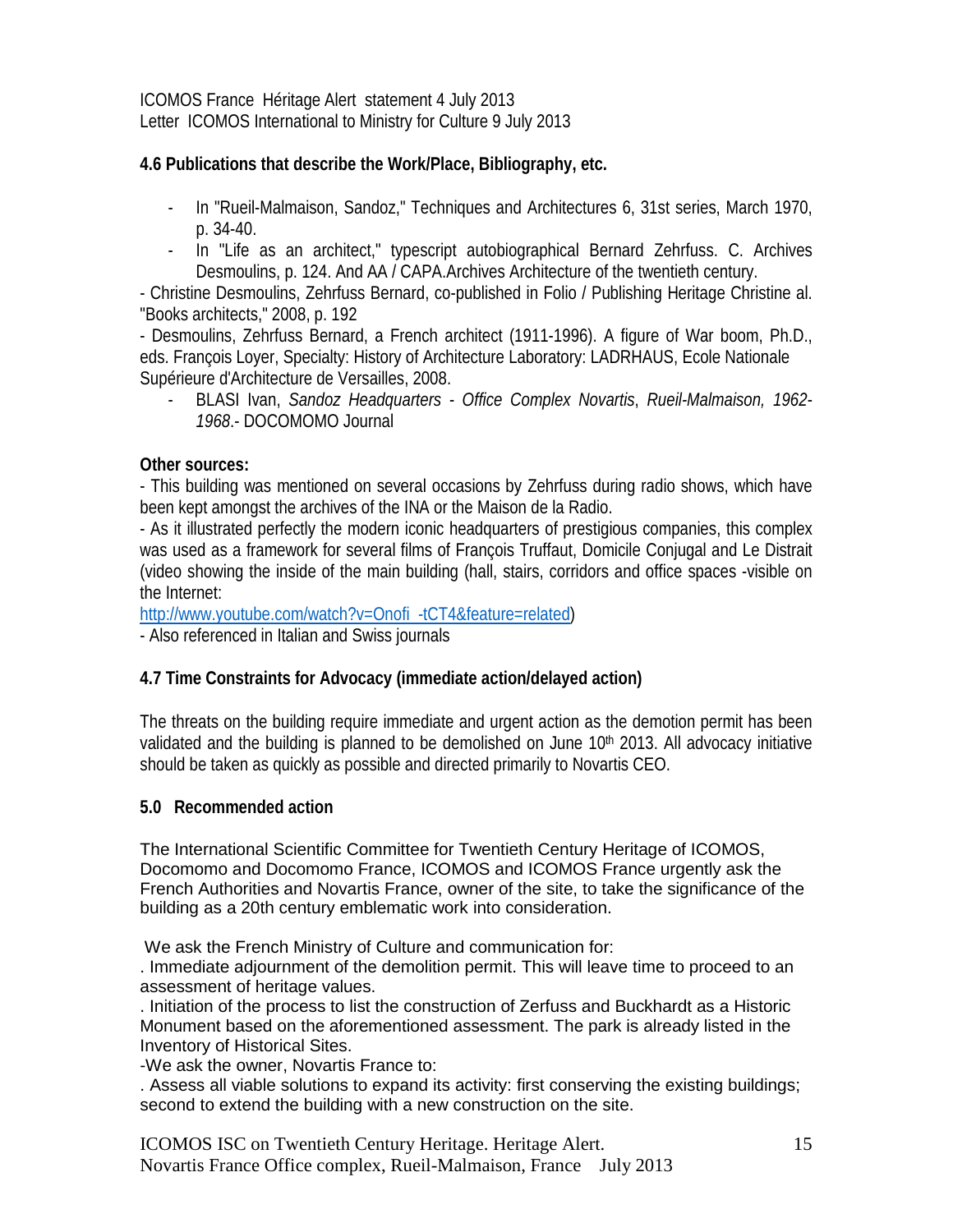**5.1 Heritage Alert: International/National Distribution via ICOMOS?** Yes

**5.2 Letter (s) to? (Provide Names and Full Contact Information**)

M. Patrice Zagamé Président, Novartis France Foncière Richelieu S.A.S. BP 410 92845 RUEIL MALMAISON cedex **FRANCE** email: [patrice.zagame@novartis.com](mailto:patrice.zagame@novartis.com)

M. Joseph Jimenez CEO, NOVARTIS AG 4056 BASEL ( SUISSE ) Case Postale Basel **SWITZERLAND** email: [joe.jimenez@novartis.com](mailto:joe.jimenez@novartis.com) <http://www.novartis.com/about-novartis/people/executive-committee.shtml>

Architect: M. Patrick Berger 49, rue des Cascades 75020 Paris FRANCE email: [patrick-berger@wanadoo.fr](mailto:patrick-berger@wanadoo.fr) email 2: [secretariat@berger-anziutti.com](mailto:secretariat@berger-anziutti.com) <http://patrickberger.fr/>

Deputy-Mayor of Rueil-Malmaison: M. Patrick Ollier Mairie de Rueil-Malmaison 13, boulevard Foch 92501 Rueil-Malmaison FRANCE email: [patrick.ollier@mairie-rueilmalmaison.fr](mailto:patrick.ollier@mairie-rueilmalmaison.fr)

Ministère de la culture 3, rue de Valois 75001 Paris FRANCE Ministre: Mme Aurélie Filippetti e mail[: aurelie.filippetti@culture.gouv.fr](mailto:aurelie.filippetti@culture.gouv.fr)

Conseiller en charge du patrimoine (advisor for heritage) M. Philippe Barbat email: [philippe.barbat@culture.gouv.fr](mailto:philippe.barbat@culture.gouv.fr)